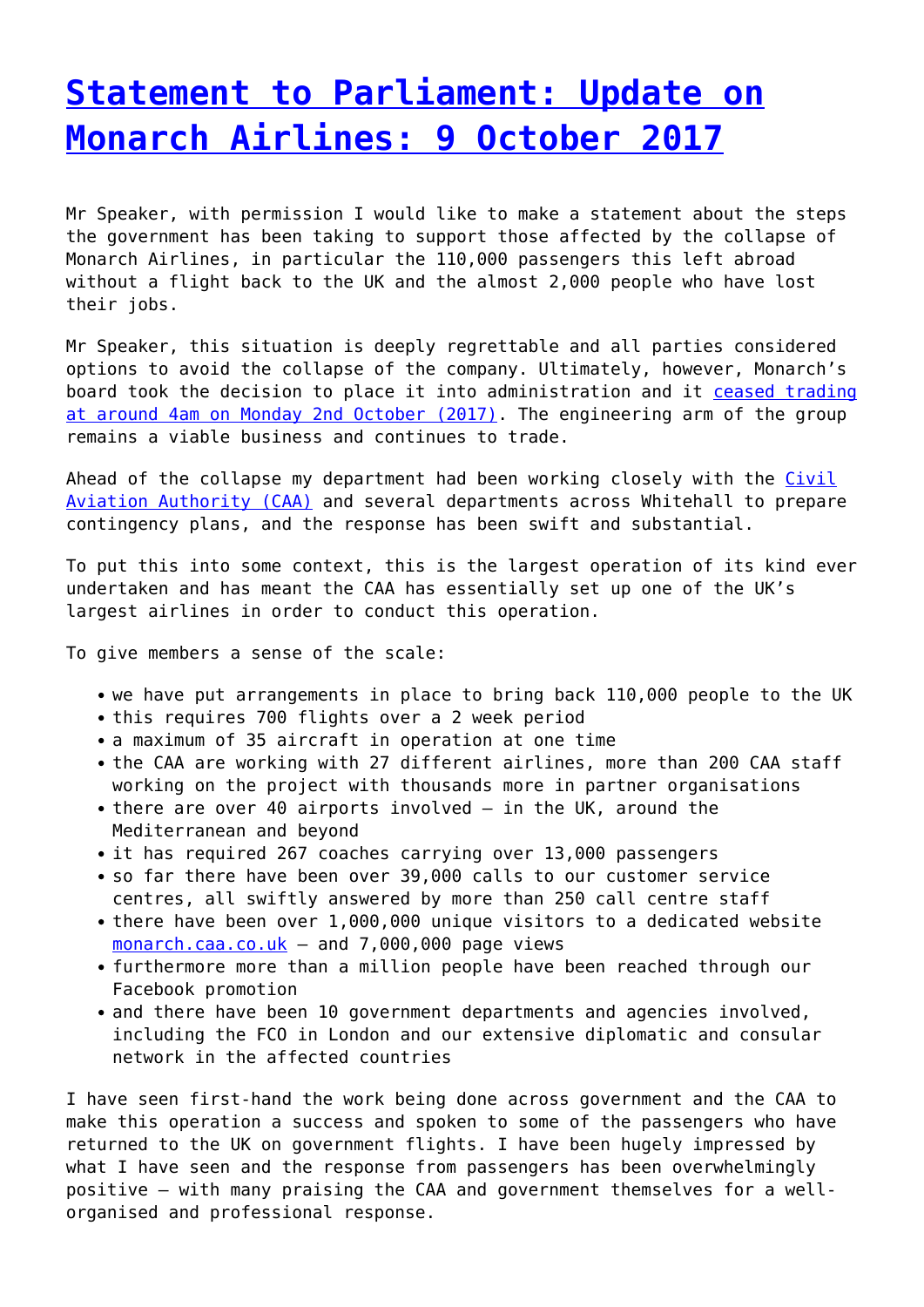Normally, the CAA's responsibility for bringing passengers back would extend only to customers whose [trips are covered by ATOL.](https://www.caa.co.uk/atol-protection/) However this is the largest airline failure in UK history and there would have been insufficient capacity in the commercial aviation market to enable passengers to get home on other airlines. With tens of thousands of passengers abroad and with no easy means of returning to the UK, I therefore instructed the CAA to ensure all those currently abroad were offered an alternative flight home.

As of last night, around 80,000 passengers have returned to the UK – almost three quarters of the total number who were abroad at the time of the collapse. We have also deployed teams of government officials to overseas airports to provide advice and assistance to passengers.

Mr Speaker, despite robust plans and their success so far, this is a hugely distressing situation for all concerned. One of my top priorities has been to help those passengers abroad get safely back to the UK.

### **Employees**

But in addition to supporting passengers, we have also been working across government to ensure the almost 2,000 former Monarch employees receive the support they need.

I am pleased to report that airlines have already been directly appealing to Monarch's former employees. For instance, Virgin Atlantic are offering a fast track recruitment process for cabin crew and pilots, and easyJet have invited applications for 500 cabin crew vacancies. EasyJet are also calling for direct-entry Captains or First Officers who meet Captain qualifications.

All former Monarch employees will have received information from [Jobcentre](https://www.gov.uk/contact-jobcentre-plus) [Plus](https://www.gov.uk/contact-jobcentre-plus) outlining the support available to them. In total, Jobcentre Plus has pulled together a list of more than 6,300 vacancies across the major UK based airlines – around 3 times the number of people made redundant – which will help former Monarch employees remain in the airline industry.

Both I and the Aviation Minister have been in contact with those members whose constituencies will have been hardest hit by these job loses, and given assurances that we will work with the industry to offer what support we can.

### **Taxpayer**

However, I am also aware of the duty this government has to the taxpayer, and while affected passengers have been told they will not have to pay to be flown back to the UK, we have entered into discussions with several third parties with a view to recovering some of the costs of this operation.

The ATOL scheme will of course provide the financial cover for those with ATOL protection. We are currently engaged in constructive discussions with the relevant credit and debit card providers in order that we might recoup from them some of the cost to taxpayers of these repatriation flights. We are also having similar discussions with other travel providers through which passengers may have booked a Monarch holiday and I would like to thank them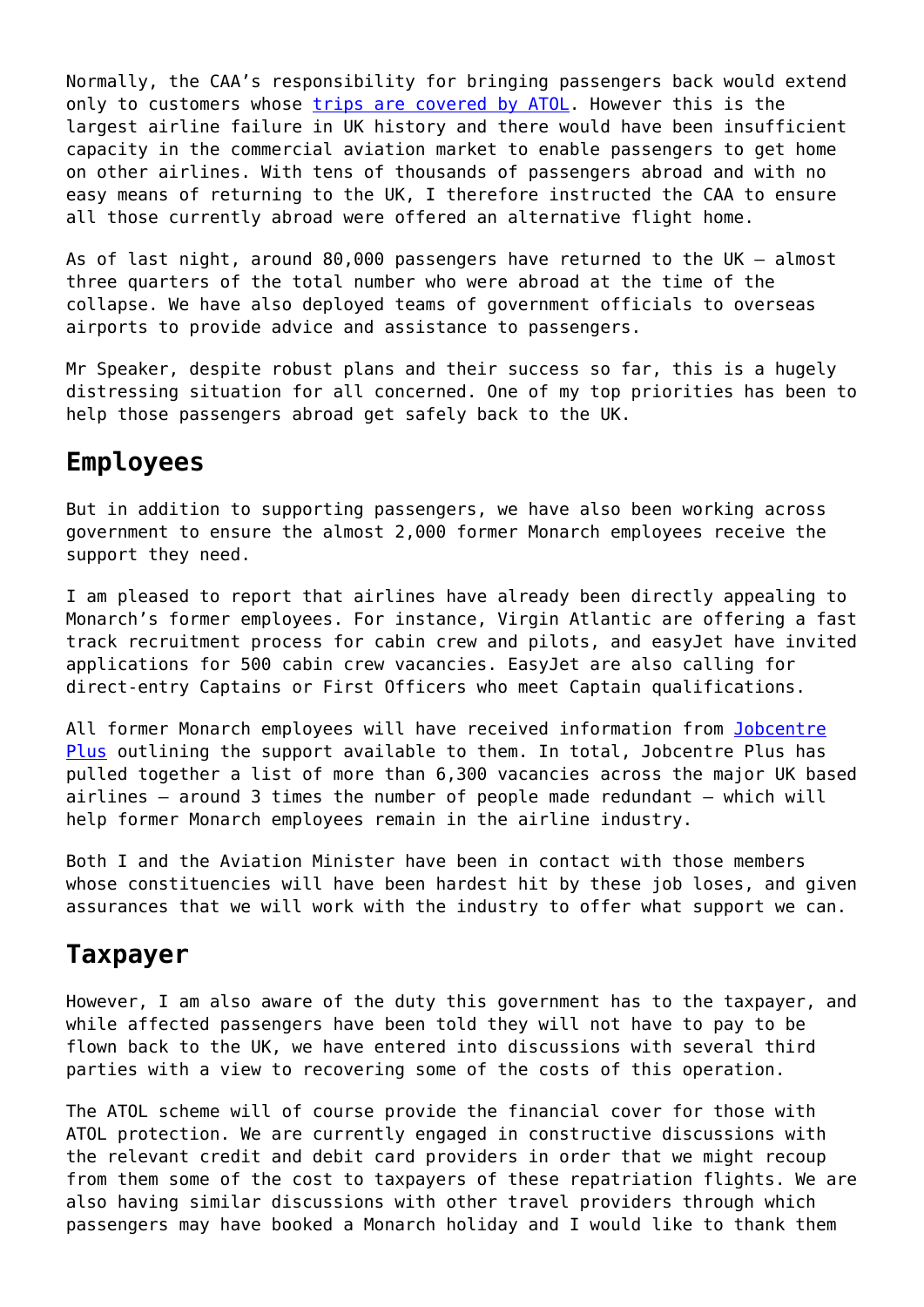for their constructive behaviour and approach.

Mr Speaker, the initial response to this unprecedented situation would not have been as successful were it not for the support and cooperation of many players.

The loss of a major British brand, which was close to celebrating its halfcentury, is undoubtedly a sad moment. However this should not be seen as a reflection on the general health of the UK aviation industry, which continues to thrive.

We have never had the collapse of an airline or holiday company on this scale before. We have responded swiftly and decisively. Right now our efforts are rightly focused on getting employees into new jobs, and passengers home. But then our efforts will turn to working through the reforms necessary to ensure passengers do not find themselves in this position again. We need to look at all the options, not just ATOL, but also whether it is possible for airlines to be able to wind down in an orderly manner and look after their customers themselves without the need for government to step in. This is where we will focus our efforts in the weeks and months ahead.

This has been an unprecedented response to an unprecedented situation, and I am grateful to all parties who have stepped in to support those affected.

## **[News story: Webinar – 17 Oct – Prompt](http://www.government-world.com/news-story-webinar-17-oct-prompt-payment/) [Payment](http://www.government-world.com/news-story-webinar-17-oct-prompt-payment/)**

Tune in to this webinar with Emma Jones and Stephen Tokley (CCS Policy), to understand the government's payment policy for SME suppliers and the responsibility on large and strategic suppliers to sign up to the Prompt Payment Code. Questions on getting paid by the public sector or its major suppliers? This is the webinar for you.

Click [here](https://crowncommercial.webex.com/crowncommercial/j.php?MTID=me14af142e612c4c121bf023e152709df) to register.

# **[Press release: UK Government in Wales](http://www.government-world.com/press-release-uk-government-in-wales-minister-in-export-push-at-global-welsh-whisky-firm/) [Minister in export push at global](http://www.government-world.com/press-release-uk-government-in-wales-minister-in-export-push-at-global-welsh-whisky-firm/)**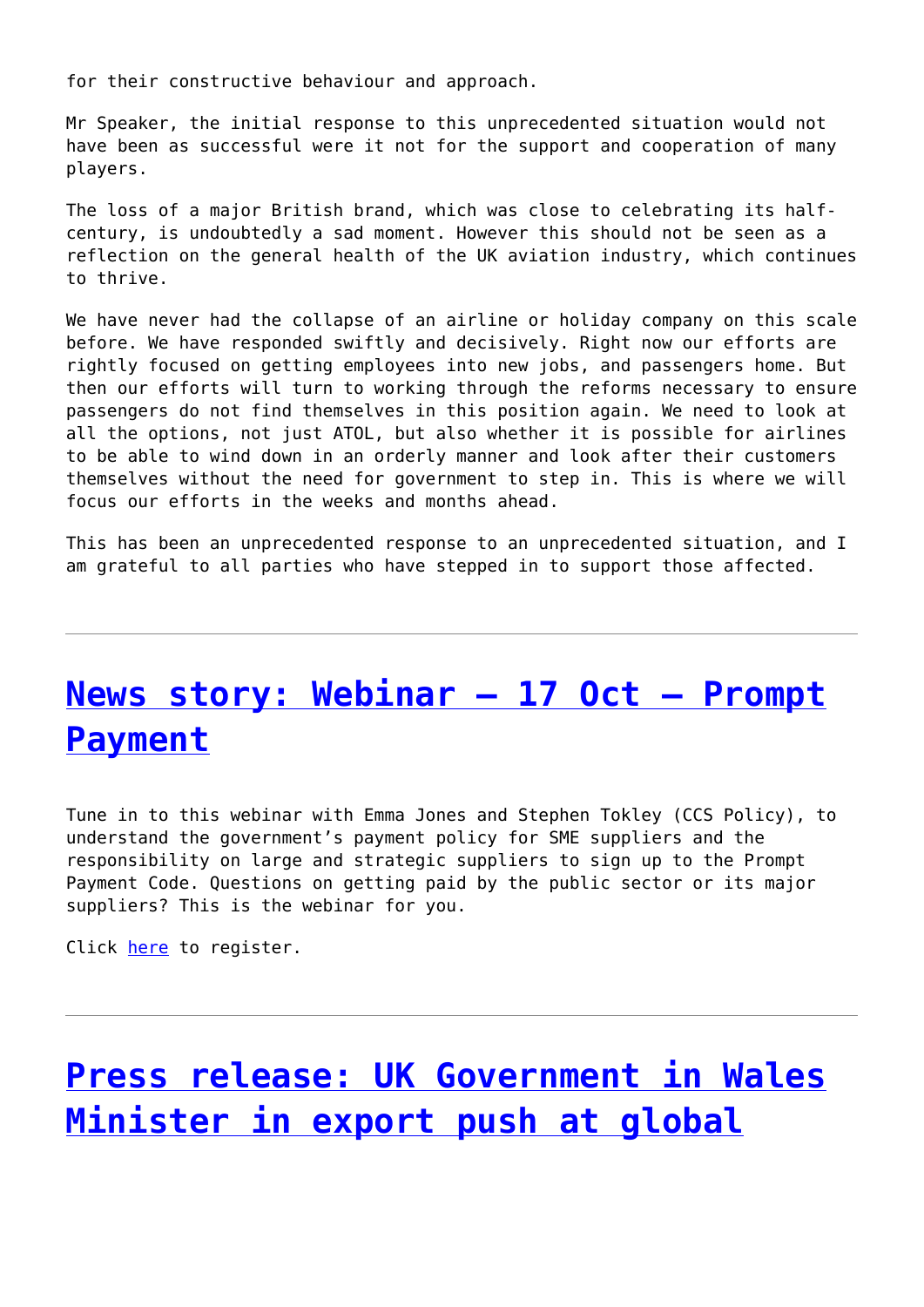### **[Welsh whisky firm](http://www.government-world.com/press-release-uk-government-in-wales-minister-in-export-push-at-global-welsh-whisky-firm/)**

Minister for the UK Government in Wales, Guto Bebb MP is today (9 October) visiting Welsh whisky distillery, Penderyn to highlight the vast opportunities that await companies with the drive to get out into the wider world, to trade and do business right around the globe.

Penderyn, based near the Brecon Beacons National Park, has rapidly grown its brand since its creation in 2000. The company now exports to international markets in 25 countries including China, Russia, Australia and, more recently, Japan as the appetite for the locally produced single malt whiskies and spirits spreads worldwide.

The visit comes following the Secretary of State for Wales Alun Cairns recent trade mission to Japan where he met leading international companies to discuss the great potential for further inward investment in the United Kingdom. The UK Government in Wales will also aim to introduce other Welsh businesses to Japanese investors this week at a reception in Gwydyr House in London on Wednesday evening.

#### **Minister for the UK Government in Wales, Guto Bebb MP said:**

Penderyn is a fantastic example of a local Welsh business with a world-wide reputation. The company is showcasing the very best of Wales on the international stage and paving the way for other Welsh businesses to become export success stories too.

Penderyn is a business that adds real value to the regional economy in the Welsh Valleys – both in manufacturing and also more recently in the tourism business. It is no surprise that thousands of people visit the distillery every year to see the quality of Welsh whisky and the strength of our food and drink industry.

As Britain prepares to leave the European Union, now is the time to explore new opportunities for trade and export further afield. The UK Government will fully support all Welsh businesses who are eager to seek out new markets overseas.

Wales is already an exporting nation. In 2016 there were more than 3,800 businesses exporting in Wales with an annual combined value of £12.4bn exports. Now, Ministers are urging other business to take up the support on offer including financial incentives and online matching services.

The Secretary of State for Wales, Alun Cairns has recently written to over 26,000 Welsh businesses identified as potential exporters including a copy to the Wales Export Guide. The Wales specific guide sets out the full range of support available to Welsh businesses from the UK Government and contains inspiring stories of companies based in Wales that are successfully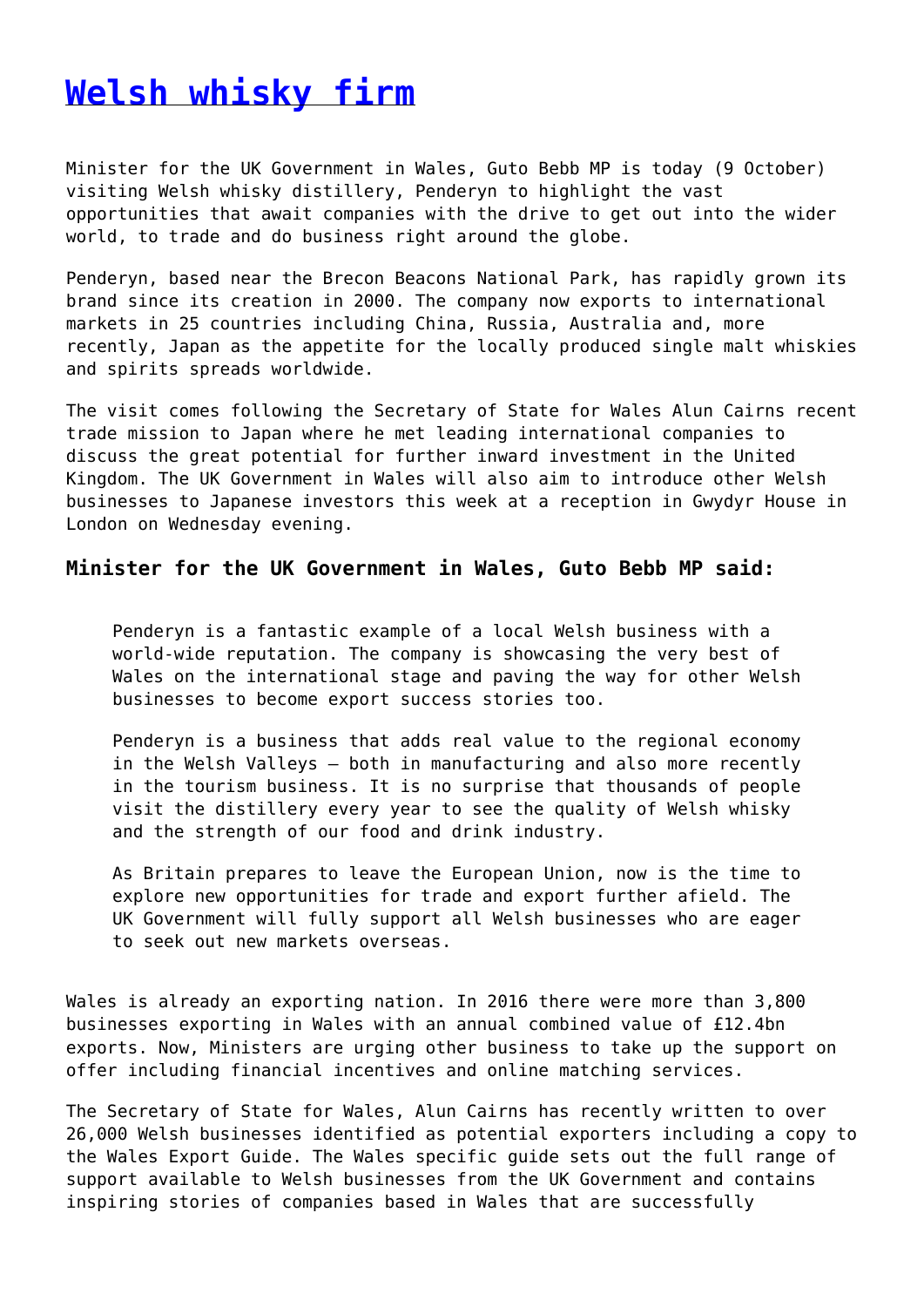exporting.

#### **Notes to editors**

- Penderyn is a Welsh whisky distillery and brand, producing the first whisky made in Wales since the 19th century. Before this whisky was produced in Wales since the 4th century.
- Penderyn is distilled and produced at the Penderyn Distillery is situated in the southern tip of the Brecon Beacons National Park, in the village of Penderyn, Rhondda Cynon Taf, in the Cynon Valley, from which the brand takes its name. The site was chosen because of its own supply of natural spring water.
- The company initially began in 2000 as the Welsh Whisky Company. Whisky had previously been distilled in Wales for centuries, but ceased in 1894.
- Penderyn became the first whisky to be manufactured in Wales for over a century when sales started on St David's Day in 2004 at a launch with HRH Prince Charles. It remains the only whisky currently produced in Wales.
- The company opened up a visitors centre in June 2008, with Prince Charles, Prince of Wales leading the proceedings. The visitors centre now sees more than 35,000 visitors per annum.

# **[News story: Find out how you can join](http://www.government-world.com/news-story-find-out-how-you-can-join-the-commemorations-on-sunday-12-november/) [the commemorations on Sunday 12](http://www.government-world.com/news-story-find-out-how-you-can-join-the-commemorations-on-sunday-12-november/) [November](http://www.government-world.com/news-story-find-out-how-you-can-join-the-commemorations-on-sunday-12-november/)**

On Sunday 12 November 2017, the National Service of Remembrance will be held at the Cenotaph on Whitehall, London.

Starting at 11am, the service will commemorate the contribution of British and Commonwealth military and civilian servicemen and women involved in the two World Wars and later conflicts.

The Department for Digital, Culture, Media & Sport (DCMS) is the coordinator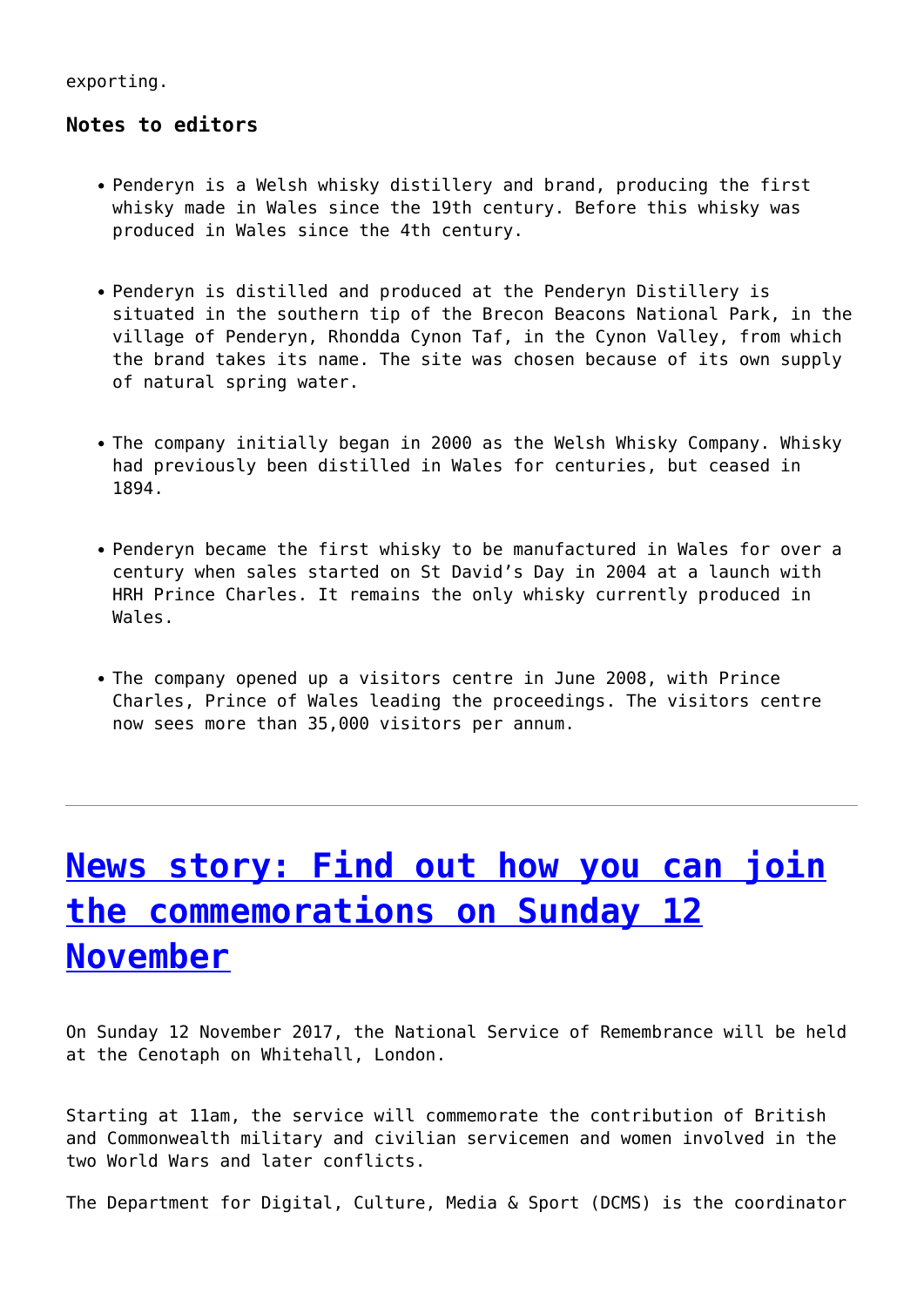of the event, alongside colleagues from across government, the Armed Forces and veterans' organisations.

No tickets or passes are needed for the event and the public are welcome to watch the ceremony from the pavements along Whitehall and Parliament Street. There will be video screens north of the Cenotaph, near the green outside the main Ministry of Defence building and mounted outside the Scotland Office and south of the Cenotaph on the corner of King Charles Street. If you are thinking of attending the commemorations in London, please note the schedule of the event below:

#### **Attending and taking part**

- 08:00: Whitehall opens to the public. The public are advised to arrive early to secure a good view, as space is limited. Please allow time to clear the police security procedures and you are advised not to bring suitcases or large bags.
- 09:00: Royal British Legion (RBL) detachments form up on Horse Guards Parade and in Whitehall.
- 10:00: All detachments march out from Wellington Barracks.
- 11:00: Two minutes silence marked by the firing of guns from King's Troop on Horse Guards Parade. Cenotaph Service commences.
- 11:25: Cenotaph Service concludes and Royal British Legion detachments disperse past the Cenotaph.

#### **Security Information**

Extensive police security procedures will be in place on the day. Please allow plenty of time for clearance through security. We advise against bringing large bags or cases as these could delay your entrance into the public viewing areas. Please note that the unauthorised use of any drones (including quadcopters/helicopters) in this area and the roads surrounding Whitehall is strictly prohibited at all times.

#### **Further information**

- Queries about the march past should contact the Royal British Legion at cenotaph@britishlegion.org.uk.
- Photography is permitted, but the Metropolitan Police have powers to remove obstacles (such as camera tripods) where they obstruct public access or views. We ask spectators not to take photographs during the 2 minute silence when shutter noises can offend.
- A space will be available for wheelchair users and other spectators who might find it difficult to view from the general public areas. This area is located on the west side of Parliament Street, close to the junction with King Charles Street. Space in this enclosure will be offered on a first come, first served, basis only. One carer or guest per person will also be admitted and a toilet for the use of disabled people will be available nearby.
- Temporary public toilets will be located in Whitehall Place. First aid facilities, provided by St John's Ambulance, will be available at various locations along Whitehall, whilst their personnel will also be